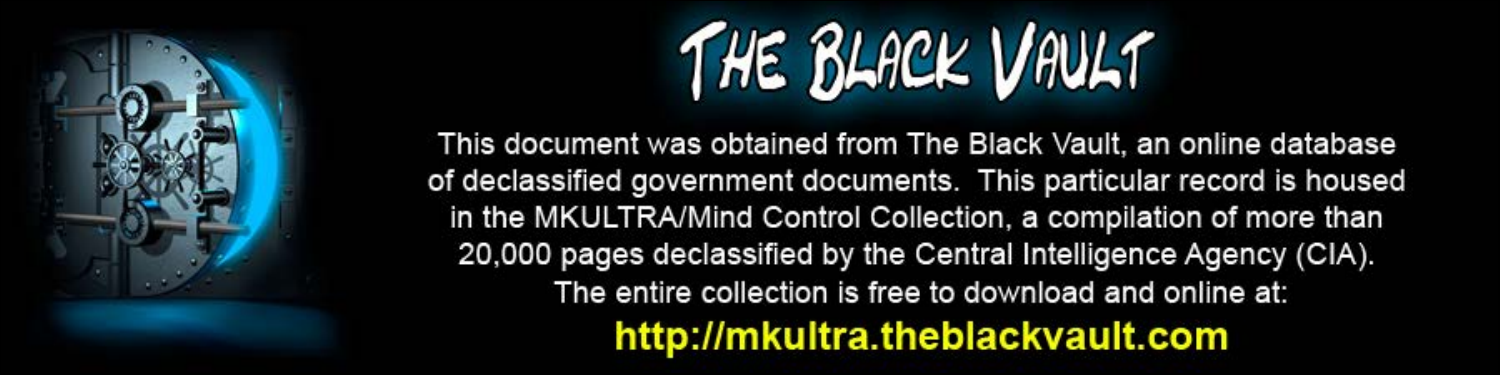$A/B, III, 6, 18$ 

··--------····-·---.. ··-

া<br>|<br>|

 $\sim$   $\sim$ 

—<br>मृ

-

In view of your association with our work and actual participation in experiments, it would be appreciated if you would reduce to writing in detail the following items:

---------------------------~-----··---~--·-·--

t

...

•

- l. Do you.\_now believe that the H technique, coupled with the use of certain chemicals, ia an effective intelligence weapon?.
- 2. Do you feel that the technique can be improved? How?
- 3. Have you any additional ideas that would tend to improve our techniques and, if so, set them out in detail.
- $h$ . You felt in June of this year that  $h$ 5-60 minutes was possibly the longest time that good results could be obtained under the chemical-H technique. Could this be extended? For instance, by continued conditioning of the subject or by repeating the control every day, perhaps twice a day?
- *5.* Could we, after thorough conditioning, transfer by a given code word or some designated means control to an experienced case officer? Would he then be able to continue successful questioning?
- 6. Since there is always a chance for some fantasy to enter into talk under H, how can : we cut this to the absolute minimum?
- *1.* Please set out in detail the best methods that you can devise for the obtaining of control of a subject, whether willing or not, using the chemical-H method?
- 8. Do yau believe that you could detect through H whether or not an individual has been given a PH suggestion or was at that time under H?
- 9. Do you feel that an individual can be totally conditioned by H so that he would be physically or mentally unable to accept H from another individual?
- 10. Will you set out in detail any technique that you can think of. that would convert an individual's entire thought processes. For instance, from being pro-Soviet to being pro-American. Can you estimate how long a process like this might take? Would chemicals help in this situation?
- 11. Since it is our intention to recruit specialists in foreign languages for overseas work along these lines we are interested in, it is essential for us to make certain that they are grounded in the H techniques. Wwill you please write up a plan of training stating out long it would take for you to bring an intelligent individual up to apoint of being able to conduct H work for themselves.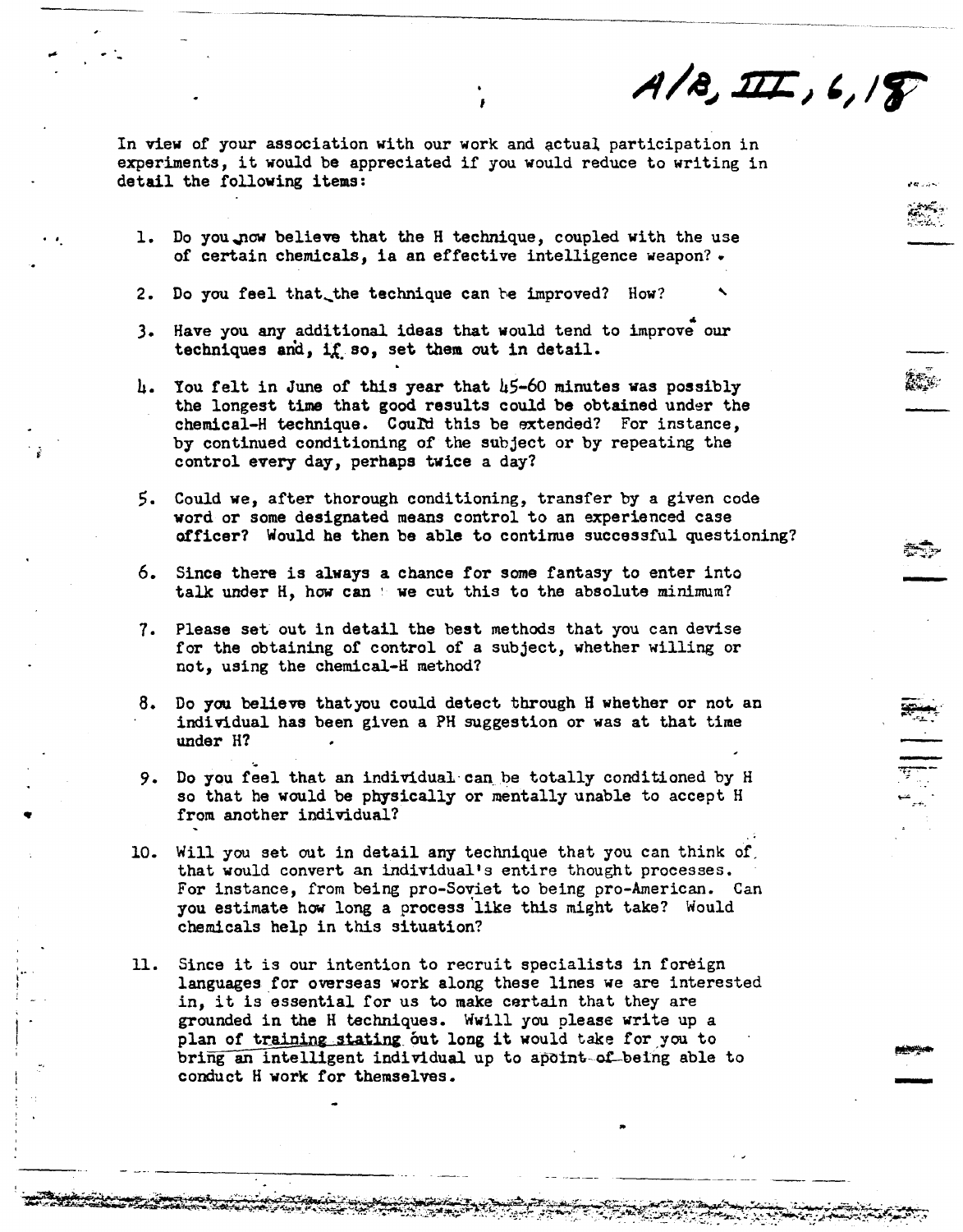12. Do you feel that it would be essential that you personally would have to screen any applicants\_chosen? Would any previous experience help?

-<br>-<br>-

 $\cdot$  :

 $\frac{1}{2}$ 

- 13. Do you believe you could teach individuals of other nationalities?
- l4. Assuming that you give these individuals a very intense workout, could it be done in two or three weeks?
- 15. Would it be of any benefit to you if we taught these individuals basic H before sending them to you or would you prefer to approach them from.the very start?
- 16. Since one of our main problems has to do with mental and physical control *ot* individuals, it is essential that we have your views in detail on these subjects. Please cover this fully and give us
- your best opinion as to whether or not we can sutcessfully control the activities of individuals with the H technique and, if so, to what extent? Can individuals travel while under full H? Have you worked experiments along these lines? In this connection and in connection with all.of the thoughts above, please set out in full detail experiments that you feel should be tried in the field of H in connection with our work. What has been the duration of the longest you have ever kept the subject under H in operation?
- 17. What has been the longest time you have ever worked a PH?
- 18. What is the most complex operation that you have ever undertaken with subjects under H?
- 19. Please set out in detail what methods you regard as the quickest, surest and safest ways of inudcing H?
- 20. What are~the best tests to indicate whether or not the subject is under H? What tests do you regard as best for determining depth of H?
- 21. Since you are aware of the nature of some of our work, it is essential that you give-considerable thought to whether or not: we can force an individual to act against his own moral concepts or act in such a way to endanger his or others lives. In short, how long can we go along these lines and I am not referring to the "College-type" experiments. Knowing as you do from our set-ups, do you feel that we could actually use H against large groups of individuals particularly using the subtle way. for propaganda purposes?
- 22. Can you develop and teach thecaroted artery technique?
- 23. Inoonnection with the questions set out above on tests, will you set out in detail tests for suggestibility and any techniques

..

t

.. ~ ......

العام<br>العام العام العام العام العام العام العام العام العام العام العام العام العام العام العام العام العام ال<br>العام العام العام العام العام العام العام العام العام العام العام العام العام العام العام العام العام العام ال

-